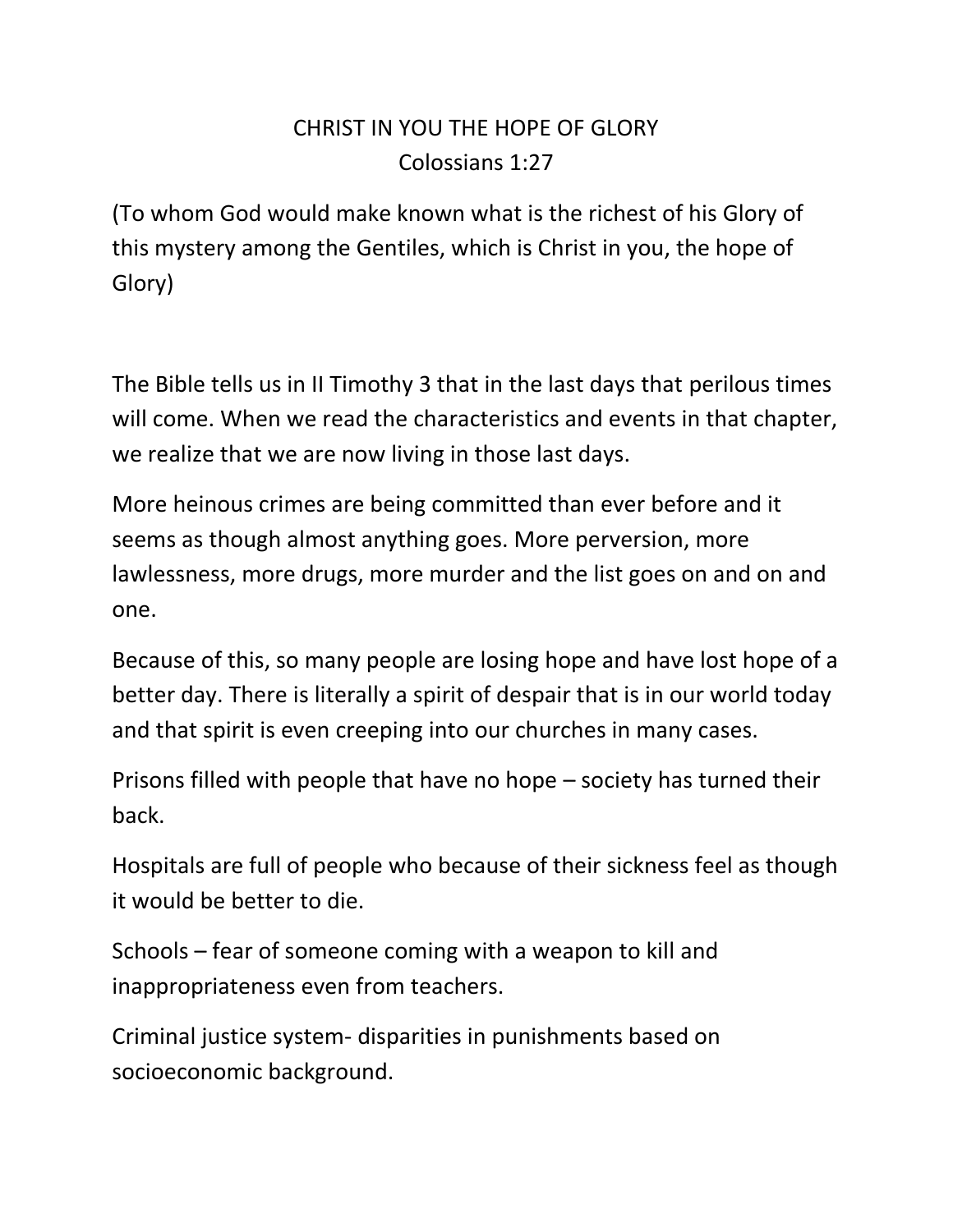The saddest lost of hope however are those who have lost hope that God is still on the throne.

We have come here today to remind you that although things seem hopeless on a lot of levels, there is still hope in Christ. He is still the answer for the world today. Above him there is no other.

It is the living Christ, living on the inside of us that gives us hope for our dilemmas, whatever they may be.

Jesus Christ died for our sins. When he arose from the dead, he arose with ALL power in his hand. He is the omnipotent one. He has power to save, to heal, to deliver and to set free.

We are here to help promote Jesus Christ who is our Lord, Savior and soon coming King.

We are here to let you know that if you accept Christ as your Savior that your life will be enhanced and he will make the difference.

I know that when we look around us and see in the natural, it seems as though the devil is winning, but he is not. He is not and will never be more powerful than Christ.

He was defeated at Calvary. The bible says he spoiled principalities and powers and made a show of them openly.

He is our only hope of glory.

Jesus is a deliverer, he is a healer, he is a provider and he is a protector.

He can do for you what no man is able to do.